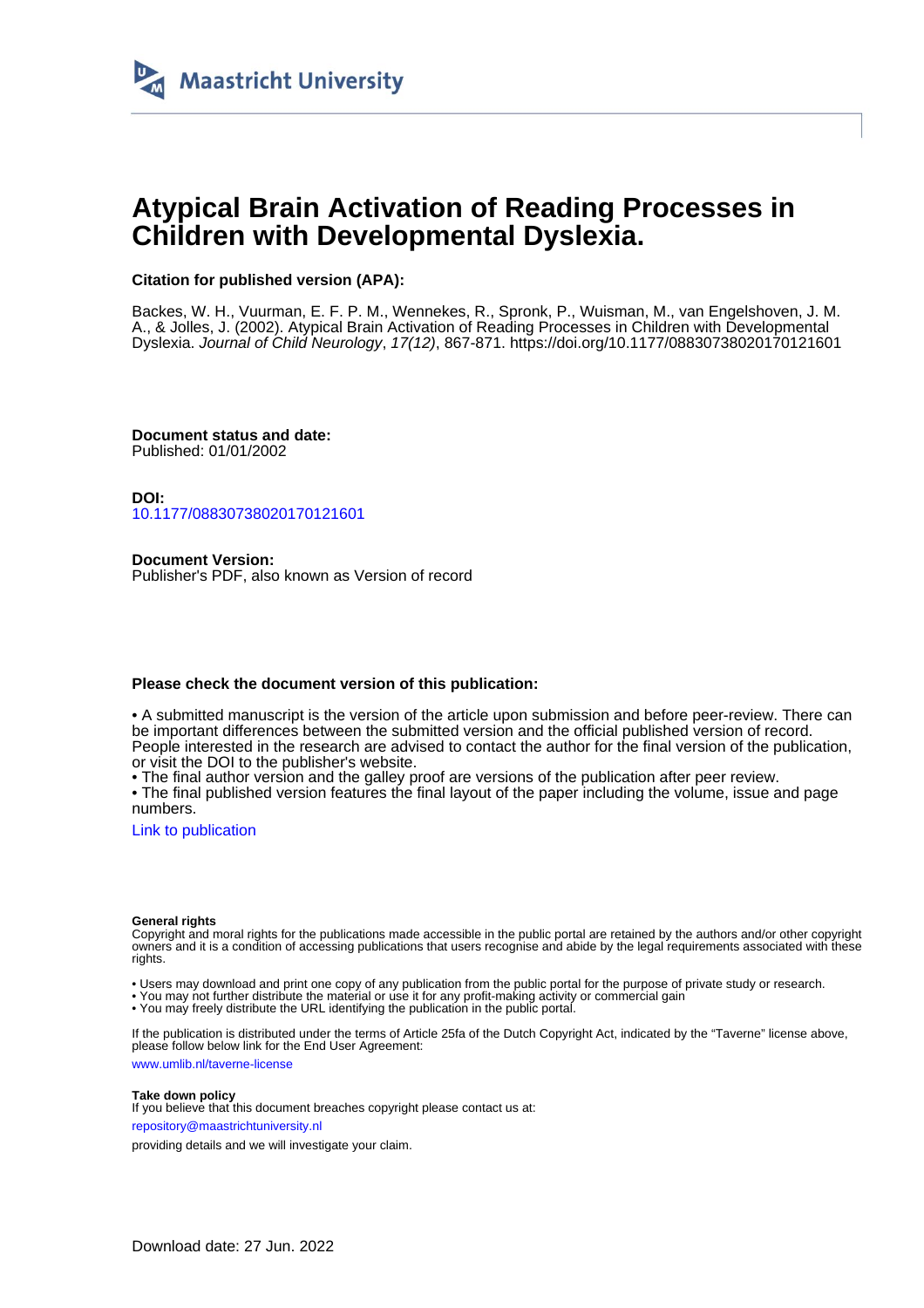# **Atypical Brain Activation of Reading Processes in Children With Developmental Dyslexia**

Walter Backes, PhD; EricVuurman, MSc; Rianne Wennekes, MD; Patricia Spronk, MSc; Mea Wuisman, BSc; Jos van Engelshoven, PhD; Jelle Jolles, PhD

### **ABSTRACT**

Brain activation differences of reading-related processes between dyslexic and normal reading children were localized with functional magnetic resonance imaging (MRI). The children performed tasks that varied in visuospatial, orthographic, phonologic, and semantic processing demands. Enhanced activation of the left extrastriate cortex was found during all tasks in the dyslexic group. During orthographic processing, dyslexic children predominantly showed activation in the right prefrontal cortex, as also occurred during the visuo-spatial task. Normal readers also showed activation in the left prefrontal cortex. Dyslexic readers showed less activation of both the temporal and the prefrontal cortex during phonologic processing. The results suggest that dyslexic readers fail to use brain areas that are normally specialized in language processing, but rather use areas that underlie visuospatial processing. (*J Child Neurol* 2002;17:867–871).

Developmental dyslexia is characterized by impaired reading abilities in children who have the intelligence, motivation, and other abilities necessary for adequate reading and in whom reading difficulties are not attributable to acquired brain injury or sociocultural factors.<sup>1-3</sup> A core problem lies in the lack or incomplete development of the automatization processes that are necessary for word identification or word spelling.4 Dyslexic readers suffer from impairment in the ability to deal in an abstract way with sound elements of language, have a decreased "phonological awareness,"5 and therefore find it difficult to transfer printed language into sound structures.<sup>6,7</sup>

Proposed theories on dyslexia point at disrupted neuropsychologic mechanisms that are related to atypical language lateralization, visuoperceptive disorders, or deficits in phonologic processing in the temporal cortex.8,9 Evidence is also accumulating that nonlinguistic symptoms such as a lack of concentration, disorganization, forgetful-

ness, and executive dysfunction can be present in dyslexics.3 These findings are of interest in view of recent neuroimaging data in adult dyslexics that show differential involvement of frontal and temporal structures in dyslexia versus controls.10 Unfortunately, there is a lack of functional neuroimaging data on dyslexic children, and the two studies that have been performed in children differ from one another with regard to the population studied. Georgiewa et al compared dyslexics at the age of 9 to 17 years, of whom 50% were female.<sup>11</sup> Temple et al, on the other hand, studied younger children, aged around 11 years, with approximately 80% males.<sup>12</sup> The composition of the group of subjects to be studied is important in view of the functional disruption in the organization of the brain for reading in dyslexia and the developmental nature of the condition.<sup>10</sup> Moreover, there is ample evidence that the brains of boys and girls mature differently,<sup>13,14</sup> whereas dyslexia is far more prevalent in boys than in girls.15 Finally, boys and girls differ in visuospatial processing and involvement of the right hemisphere.16 This suggests that it is important to control for the factors age and sex when planning a neuroimaging study of dyslexic children.

The present functional magnetic resonance imaging (MRI) study was designed specifically for the investigation of brain activation differences in four component processes of reading in a homogeneous group of children. Age and sex were controlled to keep within-group differences in brain activation and information processing strategies as low as possible. The

Received July 7, 2002. Received revised August 20, 2002. Accepted for publication August 20, 2002.

From the Departments of Radiology (Drs Backes and van Engelshoven) and Neurology (Dr Wennekes), Maastricht University Hospital, and the Brain and Behavior Institute (Mr Vuurman, Ms Spronk, Ms Wuisman, and Dr Jolles), Maastricht University, Maastricht, The Netherlands.

Address correspondence to Dr Walter Backes, Department of Radiology, University Hospital of Maastricht, P. Debyelaan 25, 6229 HX Maastricht. Tel: ++31-43-3876948; fax: ++31-43-3876911; e-mail: wbac@rdia.azm.nl.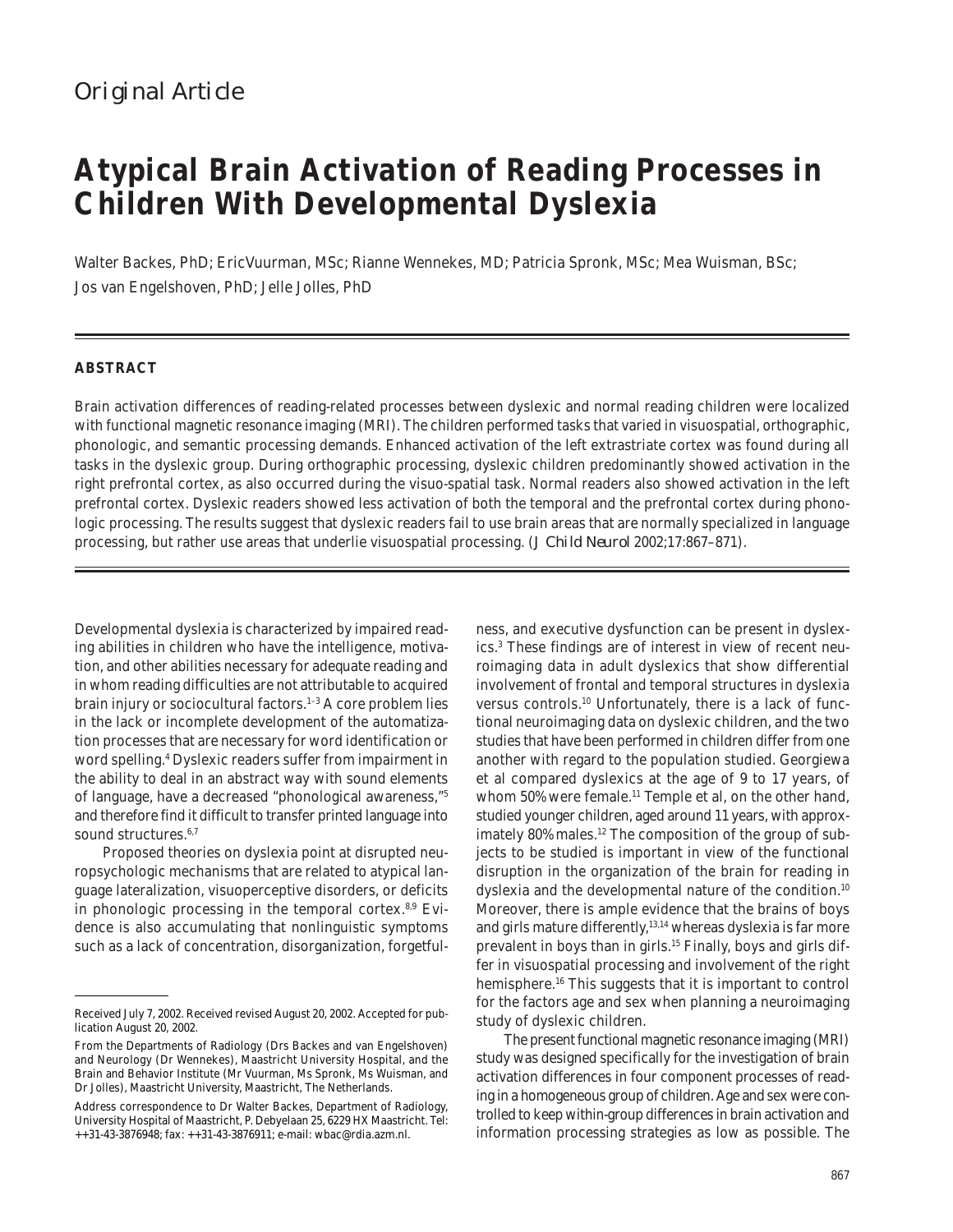study was performed with dyslexic boys aged 11 to 12 years. A comparison was made of perceptual (visuospatial), orthographic, phonologic, and semantic processes in a hierarchically structured task design. It was expected that valid inferences could best be investigated in such a homogeneous group and that follow-up research could be programmed to evaluate the possible generalizability of the findings

#### **METHODS**

#### **Subjects**

Eight boys were recruited from a dyslexia outpatient clinic, and eight boys with no history of developmental dyslexia or language disorders acted as controls. None of the children had any history of neurologic or psychiatric disease. All dyslexic children were outpatients from the Maastricht Dyslexia Centre, which is a multidisciplinary facility related to the Maastricht University Hospital. They were subjected to a comprehensive diagnostic intervention consisting of a linguistic and an orthodidactic part (2.5 hours) and a neurocognitive/neuropsychologic part (2.5 hours). The diagnostic battery consisted of tests that evaluated reading abilities, other verbal abilities, auditive and visual abilities, auditive and visual analysis and synthesis, auditive and visual discrimination, auditive and visual memory, writing, attentional functions, planning, and problem solving, as well as strategies and possible compensation mechanisms. The diagnosis was made by a multidisciplinary team of a neuro/psycholinguist, child neuropsychologist, and child psychologist. All children had been taught to read according to a standardized educational reading method.17 The selection criteria ensured that the intelligence of all children was normal (IQ > 85). All subjects were right-handed<sup>18</sup> and had Dutch as their first language. Before imaging, the children had to perform the 1-minute reading test,19 during which they had to read aloud as many words as possible. The mean of the number of words correctly read was 80 (SD 9) for the normal group and 24 (SD 11) for the dyslexic group. The mean age was 11.6 (SD 0.7) and 11.5 (SD 1.2) for the normal and dyslexic groups, respectively. Informed consent was obtained from all parents and children. The medical ethics committee of the hospital approved the study.

#### **Tasks and Procedures**

The subjects performed four-choice reaction time tasks that were hierarchically structured with respect to the increasing demands on verbal coding and reading capabilities. These tasks were adapted from a design previously used in adult dyslexics.10,20 A response with a button held in the right hand was required if the stimulus items matched. The match-to-mismatch ratio of all trials was 0.5. The first task, a visual line orientation task (eg,  $//\wedge$  -  $\wedge\wedge$ ), required visuospatial processing, without demand on language. The second task, string comparison, added orthographic processing by comparing two consonant strings. The third task, nonword rhyming, additionally required phonologic processing because two monosyllable pseudowords had to be judged as to whether they rhymed. The fourth task, semantic category judgment, added semantic processing and required a decision as to whether both monosyllable words represented animals. In the latter task, the subjects were

familiar with all of the words presented. To balance the visual input, each of the items consisted of four characters.

The entire procedure lasted between 2 and 3 hours and was conducted over 2 days for each subject. During the functional MRI runs, the tasks were presented in epochs of 32 seconds and alternated by epochs of 32 seconds during which a fixation cross had to be viewed. New stimulus pairs were presented every 5 seconds. The subjects observed the visual stimuli from a mirror fixed above the head as computer-controlled (E-Prime, Psychology Software Tools, Inc., 1999) projections. Reaction times of the subjects were measured with a fiber-optic response system.

#### **Functional MRI and Data Analysis**

Images were acquired on a 1.5 Tesla MRI system (Philips ACS-NT, Philips Medical Systems) with a receiver head coil. The functional scan acquisitions consisted of a single-shot multislice  $\mathrm{T}_\mathrm{2}^*$ -weighted echo planar imaging sequence, which was sensitive to the blood oxygen level–dependent effect. The acquisition parameters were TR 5600 msec, TE 40 msec, flip angle 90 degrees, matrix dimension 64  $\times$  64, 40 contiguous slices, voxel dimensions 3.5  $\times$  3.5  $\times$  3.5 mm3 , and 85 volumes. Further details on the acquisition and data processing have been previously described.<sup>21</sup>

The statistical significance of the activation was inferred from the resulting statistical parametric maps SPM{*Z*} (Statistical Parametric Mapping, SPM99, Wellcome Department of Cognitive Neurology, London, UK) of the general linear model.<sup>22</sup> The SPMs were first calculated for each task and each subject to reveal the parameter estimates of the activations by contrasting the reading condition with the baseline condition. Then the significance of the activated cortical areas was inferred from a random effect analysis for both groups separately.<sup>23</sup> Second, for each task, the resulting parameter estimates of each reading condition were contrasted between the two groups in a random effect analysis to explicitly localize the differences in activation between dyslexic and normal readers. Local areas with a sufficiently large number of connected and significantly activated voxels (ie, clusters) were considered to be significant (*Pc* < .05) by cluster-based statistics and reported as stereotaxic coordinates.<sup>24</sup>

#### **RESULTS**

#### **Behavioral Performance**

There were no differences between dyslexic and normal subjects for the line orientation and the string comparison task. For the nonword rhyming and the semantic category task, however, the dyslexics performed significantly (*P* < .001) more slowly and less accurately than normal readers. Mean reaction time for the rhyme task was 3809 msec (SD 612) for the dyslexic group and 2441 msec (SD 207) for the normal readers. In the semantic judgment task, the mean reaction time was 2847 (SD 499) msec for the dyslexic group and 1934 msec (SD 917) for the controls.

#### **Brain Activation**

For the line orientation task (Table 1), the parietal cortex showed more activation in the normal readers, whereas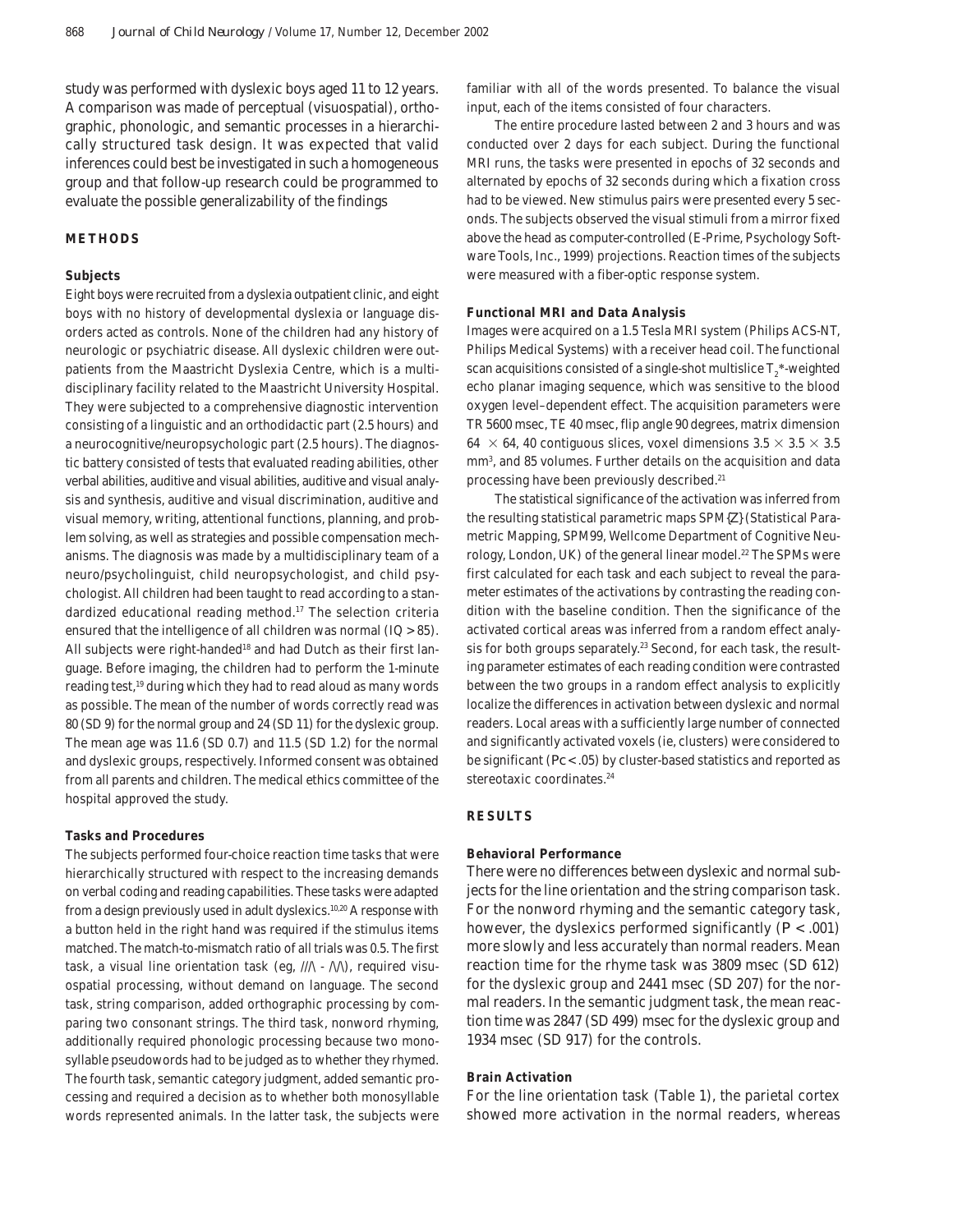|                   |                        |                 | <b>Normals</b>   |           | <b>Dyslexics</b>  |            |
|-------------------|------------------------|-----------------|------------------|-----------|-------------------|------------|
|                   | Cortex                 | <b>BA</b>       | (x, y, z)        | Maximum Z | (x, y, z)         | Maximum Z  |
| Line orientation  |                        |                 |                  |           |                   |            |
|                   | Inferior/middle        | 44, 45          | $(-46, 4, 36)$   | 3.7       |                   |            |
|                   | Prefrontal             |                 | (50, 8, 32)      | $4.0**$   | (54, 8, 16)       | $3.6**$    |
|                   | Cingulate              | 32              |                  |           | (4, 10, 56)       | $3.9**$    |
|                   | Posterior parietal     | 7,40            | $(-22, -72, 56)$ | $4.6**$   | $(-34, -54, 66)$  | $3.7**$    |
|                   |                        |                 | $(30, -72, 48)$  | $4.6***$  | $(20, -78, 52)$   | $4.0**$    |
|                   | Occipital              | 17, 18, 19      | $(-26, -92, 16)$ | $5.2**$   | $(-4, -80, 6)$    | $4.6***$   |
|                   |                        |                 | $(28, -94, 20)$  | $4.8**$   | $(48, -60, -8)$   | $4.2**$    |
| String comparison |                        |                 |                  |           |                   |            |
|                   | Inferior prefrontal    | 44, 45          | $(-54, 16, 4)$   | $4.6**$   |                   |            |
|                   |                        |                 | $(54, 18, -12)$  | 3.1       | $(52, 18, -12)$   | $4.3**$    |
|                   | Cingulate              | 32              | (0, 0, 58)       | $3.6**$   | (0, 8, 58)        | $4.2**$    |
|                   | Posterior parietal     | 7,40            | $(-24, -72, 50)$ | $3.4*$    |                   |            |
|                   |                        |                 | $(40, -66, 52)$  | $4.5**$   |                   |            |
|                   | Occipital              | 17, 18, 19      | $(-26, -94, 2)$  | $4.7**$   | $(-22, -92, 2)$   | $4.8**$    |
|                   |                        |                 | $(44, -86, 0)$   | $5.5***$  | $(10, -88, -6)$   | $4.7**$    |
| Nonword rhyming   |                        |                 |                  |           |                   |            |
|                   | Inferior/middle        | 44, 45          | $(-52, 38, -6)$  | $4.5***$  |                   |            |
|                   | Prefrontal             |                 | $(-54, 12, 34)$  | $3.4*$    | $(-34, 20, -2)$   | 3.7        |
|                   |                        |                 | (42, 42, 36)     | $3.5*$    |                   | $(PC=.07)$ |
|                   | Cingulate<br>Superior/ | 32              | (10, 16, 50)     | $4.1*$    |                   |            |
|                   | middle temporal        | 38, 21, 22      | $(-38, 18, -24)$ | $3.5**$   |                   |            |
|                   |                        |                 | $(-56, -40, -4)$ | $4.3*$    |                   |            |
|                   |                        |                 | $(58, -34, 0)$   | 3.0       |                   |            |
|                   | Posterior parietal     | 7,40            | $(-36, -64, 54)$ | $3.9*$    | $(-28, -62, 48)$  | $3.3*$     |
|                   |                        |                 | $(26, -68, 50)$  | $3.9*$    |                   |            |
|                   | Occipital              | 17, 18, 19      | $(-34, 70, -2)$  | $5.0**$   | $(-30, -50, -20)$ | $5.0**$    |
|                   |                        |                 | $(16, -90, -8)$  | $5.1**$   | $(28, -90, -8)$   | $4.7**$    |
| Semantic judgment |                        |                 |                  |           |                   |            |
|                   | Inferior/              |                 |                  |           |                   |            |
|                   | middle frontal         | 44, 45, 6, 8, 9 | $(-42, 18, -8)$  | $4.3**$   | $(-34, 24, 0)$    | $3.3**$    |
|                   |                        |                 | $(-38, 34, 12)$  | $4.2**$   |                   |            |
|                   |                        |                 | $(-46, 4, 30)$   | $4.1**$   | $(34, 22, -12)$   | $3.9*$     |
|                   |                        |                 | (36, 8, 30)      | $3.8**$   |                   |            |
|                   | Cingulate              | 32              | $(-2, 10, 50)$   | $4.5*$    | (6, 18, 42)       | $4.0**$    |
|                   | Superior temporal      | 21, 22, 32      |                  |           | $(-34, 22, -16)$  | $4.6***$   |
|                   | Posterior parietal     | 7,40            |                  |           | $(-26, -62, 42)$  | $3.1*$     |
|                   |                        |                 | $(32, -68, 56)$  | 3.3       | $(34, -56, 40)$   | $3.3*$     |
|                   | Occipital              | 17, 18, 19      | $(-38, -94, -4)$ | $4.1**$   | $(-26, -56, -14)$ | $4.2**$    |
|                   |                        |                 | $(20, -96, 4)$   | $4.7**$   | $(14, -50, -14)$  | $4.3**$    |
|                   |                        |                 |                  |           |                   |            |

#### **Table 1. Activations for the Four Reading Tasks for Normal (N12) and Dyslexic (D12) Readers Together With the Differences Between the Groups**

Listed are the cortical areas, Brodmann areas (BA), Talairach coordinates, and maximum Z value in a significant cluster (Pc ≤ .05; \* Pc ≤ .01; \*\* Pc ≤ .001).

the left lateral extrastriate cortex was more strongly activated in the dyslexic readers (Figure 1A).

The string comparison task induced bilateral activation in the inferior frontal cortex in the normal readers (Figure 1B). The dyslexic readers, however, only showed activation on the right side (Figure 1C). Moreover, the left inferior prefrontal cortex (Broca's area) was more strongly activated in the normal readers. The left lateral extrastriate cortex showed more activation in the dyslexic readers.

For the nonword rhyming task, the activation (Figure 1D and 1E) in the left inferior prefrontal region was stronger in the normal readers. The cingulate gyrus was observed to be activated only in the normal group. The dyslexic readers showed no activation of the temporal cortex, whereas the normal readers showed bilateral activation in the superior temporal cortex. The right posterior parietal activation was higher in normal readers, whereas the dyslexic readers, again, showed stronger activation in the left extrastriate cortex.

For the semantic category task, the inferior prefrontal cortex was activated for the normal readers in the left but not in the right hemisphere. The dyslexic readers, on the contrary, showed significant bilateral inferior prefrontal activity, which was particularly stronger in the left hemisphere. For this task, the bilateral extrastriate cortex showed stronger activation in the dyslexic readers.

#### **DISCUSSION**

The most striking result of this study is the interhemispheric activation difference between dyslexic and normal readers in the inferior prefrontal cortex for the string comparison task, which ought to require orthographic language processing. It is of interest that despite nearly equal task performances, dyslexic readers exhibit more right than left inferior prefrontal brain activity. The residual left inferior prefrontal brain activation of the dyslexic children was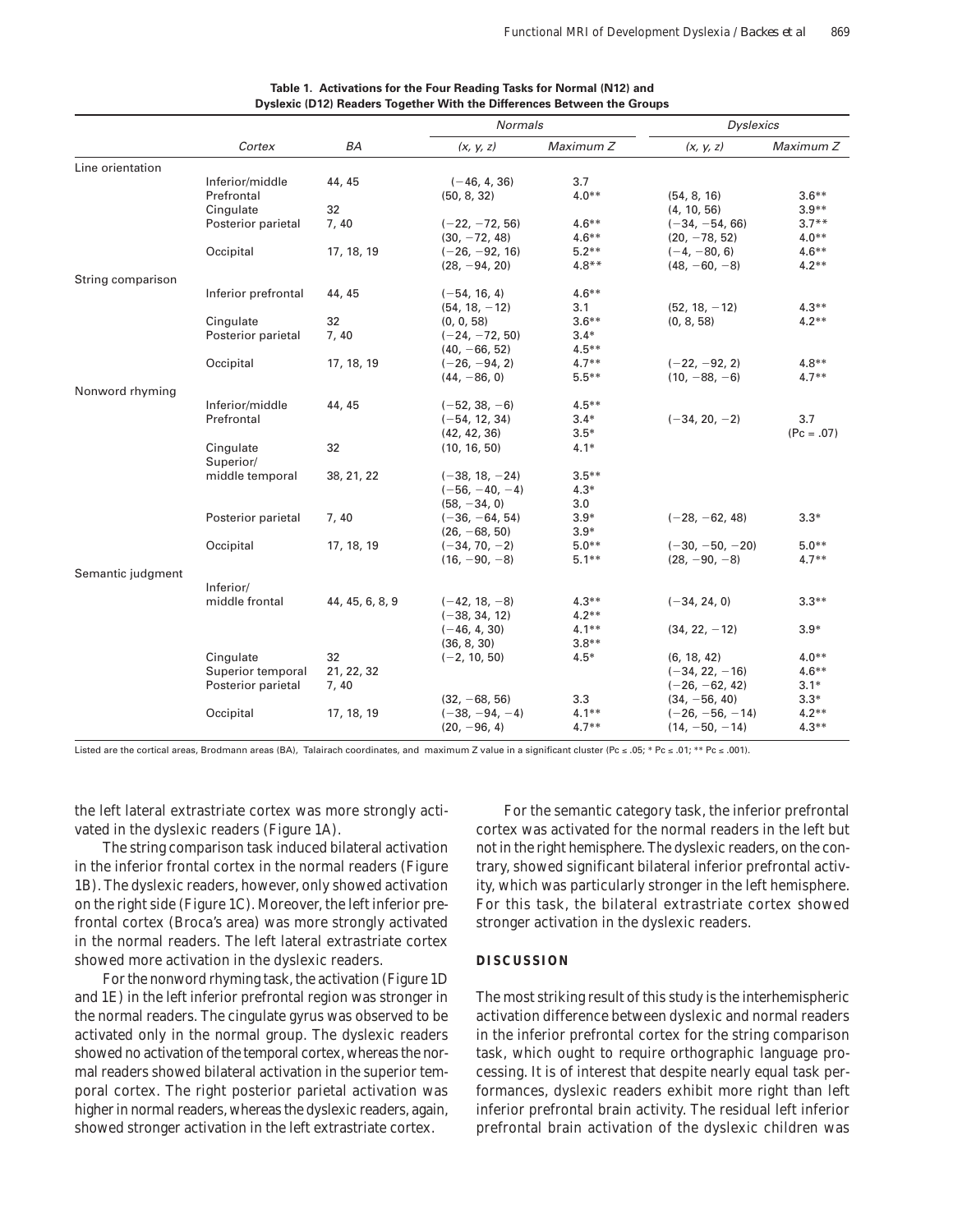

Figure 1. Depicted is the overactivation (D12 > N12) in the left lateral extrastriate cortex of the dyslexic readers relative to normal readers at  $y = <199>58$  cm (A). The activation for the normal (B) and dyslexic readers (C) for the string comparison task is shown in the inferior prefrontal cortex at  $y = 18$  cm. The activation pattern in the inferior prefrontal cortex (arrowhead) and the temporal cortex (arrows) are depicted for the rhyme task in the normal (D) and dyslexic readers (E) at  $z = 0$  cm. The color bar indicates the superimposed color-coded  $\overline{z}$ values (P < .01) representing group averages.

lower than for normal readers. As the left inferior prefrontal cortex (Broca's area) is known to be crucial for language processes, the results may indicate that dyslexic children use another processing strategy and other brain circuits to execute the orthographic reading task at a level of performance comparable to the normal readers. The results suggest that dyslexic children make use of a visuospatial feature processing strategy and activate the right prefrontal cortex when matching the letter sequences in the same way as occurs during the line orientation task for both dyslexic and normal readers.

The notion of enhanced visual spatial feature processing could also explain the systematically stronger activation of the left lateral extrastriate cortex in dyslexic children. The left part of the visual cortex is specialized in processing high spatial frequency information,<sup>25</sup> which is necessary for complex feature integration during letter or symbol perception. Activation differences in the left lateral extrastriate cortex for dyslexic children have recently been claimed in a study contrasting a line orientation with a letter matching task.12 The authors found that the left extrastriate cortex showed a higher activation difference between the letter and line task for normal compared with dyslexic readers. Consequently, they reasoned that the orthographic processes in normal readers activate the left extrastriate cortex more strongly than in dyslexic children. This study now brings about an alternative explanation. The difference is purely owing to enhanced visuospatial feature processing and not to decreased orthographic processing activation. Previous conclusions are possibly based on the potential pitfalls of the subtraction design that was used.

The few existing and independent imaging studies on dyslexia have not all shown decreased inferior prefrontal brain activity in comparison with normal readers. Using functional MRI in dyslexic children versus normals, Georgiewa et al did show stronger activation in the inferior frontal cortex in normals relative to dyslexics for tasks demanding specifically assembled phonologic coding processes.11 Their findings agree with our results in the nonword rhyming task. A similar underactivation of the left prefrontal area was found in adult dyslexics by Paulesu et al in a rhyming task and by Brunswick et al in a positron emission tomographic (PET) study with other reading tasks.<sup>26,27</sup> On the other hand, Shaywitz et al demonstrated by using functional MRI that adult dyslexic subjects exhibited decreased activation in the inferior frontal gyrus for a single lettercase matching task but increased activity for both a singleletter rhyming and a nonword rhyming task.<sup>10</sup> It is conceivable that differences between adult and young dyslexics are the result of ongoing brain development through childhood and adolescence13,14 and learning processes during childhood and adolesence. Further research should be done to evaluate this interesting possibility.

The lack of activation in the temporal cortex in dyslexics during the rhyming task explains their poorer performance expressed in reaction times. The results suggest that phonologic processes are disrupted and that these processes depend on the temporal cortex. Similar findings were reported previously. For instance, Georgiewa et al also found decreased temporal activity for phonologic tasks in dyslexic children.11 For adults, Shaywitz et al reported lower activity in the temporal cortex for dyslexic readers as well.<sup>10</sup> Moreover, the PET study of Paulesu et al also showed a lack of activity in dyslexic adults during a rhyming task.<sup>26</sup>

The semantic category task in the study of Shaywitz et al showed decreased activity at the posterior parietotemporal junction (Wernicke's area) in dyslexic adults.10 No significant differences in the vicinity of this junction between the dyslexic children and controls with respect to brain areas were found in our study. It must, however, be remarked that to observe more functional MRI responses near Wernicke's area, more specialized functional MRI paradigms should be applied.9,28,29 The atypical activation lateralization pattern in the prefrontal cortex found in our study with children may be attributable either to abnormalities in semantic processing itself or interferences of atypically lateralized orthographic or visual feature processing. Because no imaging study has probed semantic processes in children, more studies on semantic processes are needed to clarify these points.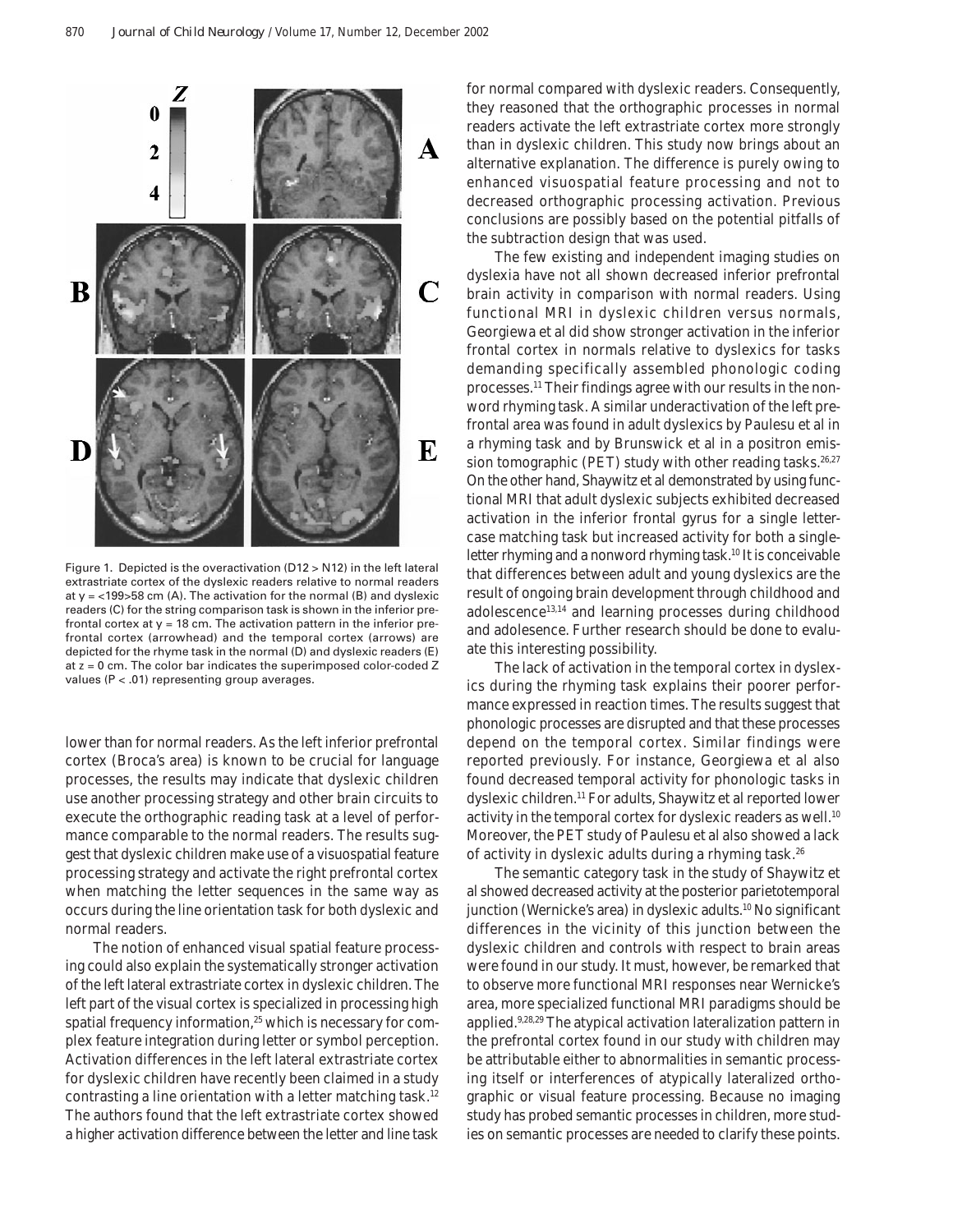In conclusion, this controlled study in a homogeneous group of dyslexic children aged 11 to 12 years strengthens the notion that reading component processes in dyslexic children are atypically lateralized in the prefrontal cortex and that phonologic processes evoked during reading tasks in dyslexic children are disrupted and may underlie the deficit in reading. In addition, it has been shown that in dyslexic children, different brain circuits are activated with respect to normal readers during orthographic reading tasks, which may be related to an enhanced level of visuospatial feature processing to compensate for disruptions in language processing during reading. Further research should be performed to evaluate whether the present findings can be generalized to other age groups and to girls and whether there is a development in the deficient processing in dyslexia.

#### *Acknowledgment*

Many thanks to Jan Wilmink for help during the preparation of the manuscript.

#### *References*

- 1. World Health Organization: *The International Classification of Diseases: Classification of Mental and Behavioural Disorders,* vol 10. Geneva, WHO, 1993.
- 2. Temple E, Poldrack RA, Protopapas A, et al: *Proc Natl Acad Sci* U S A 2000;5,97:13907–13912.
- 3. Helland T, Asbjornsen A: *Neuropsychol Dev Cogn Sect C Child Neuropsychol* 2000;6(1):37–48.
- 4. Health Council of the Netherlands. Committee Dyslexia. *Dyslexia. Definition and Treatment.* The Hague, Health Council of The Netherlands, 1995. Publication no. 1995/15.
- 5. Rack JP, Snowling MJ, Olsen RK: *Reading Research Quarterly* 1992;27:29–53.
- 6. Bradley L, Bryant PE: *Nature* 1983;301:419–421.
- 7. Fletcher JM, Shaywitz SE, Shankweiler DP, et al: *J Educ Psychol* 1994;86:1–23.
- 8. Habib M: *Brain* 2000;123:2373–2399.
- 9. Habib M, Demonet J-F: Dyslexia and related learning disorders: Recent advances from brain imaging studies, in Mazziotta et al (eds): *Brain Mapping.* Chapter 18. The disorders. San Diego, Academic Press, 2000.
- 10. Shaywitz SE, Shaywitz BA, Pugh KR, et al: *Proc Natl Acad Sci* U S A 1998;95:2636–2641.
- 11. Georgiewa P, Rzanny R, Hopf J-M, et al: *Neuroreport* 1999; 10:3459–3465.
- 12. Temple E, Poldrack RA, Salidis J, et al: *Neuroreport* 2001; 12:299–307.
- 13. Giedd JN, Castellanos FX, Rajapakse JC, et al: Sexual dimorphism of the developing human brain. *Prog Neuropsychopharmacol Biol Psychiatry* 1997;21:1185–1201.
- 14. De Bellis MD, Keshavan MS, Beers SR, et al: *Cerebr Cortex* 2001;11:552–557.
- 15. Pennington BF: *J Child Psychol Psychiatry* 1990;31:193–201.
- 16. Spring SP, Deutsch G: *Left Brain, Right Brain: Perspectives from Cognitive Neuroscience.* New York, Freeman, 1998.
- 17. Caesar FB: *Veilig leren lezen.* Tilburg, The Netherlands, Zwijsen,
- 18. Oldfield RC: *Neuropsychologia* 1971;9:97–113.
- 19. Brus BT, Voeten MJM: *Eén Minuut Test.* Nijmegen, Berkhout, 1973.
- 20. Pugh KR, Shaywitz BA, Shaywitz SE, et al: *Brain* 1996;119:1221–1238.
- 21. Backes WH, Mess WH, Van Kranen-Mastenbroek V, Reulen JPH: *Clin Neurophysiol* 2000;111:1738–1744.
- 22. Friston KJ, Holmes AP, Worsley, et al: *Hum Brain Map* 1995;2:189–210.
- 23. Friston KJ, Holmes AP, Price CJ, et al: *Neuroimage* 1999;10:385–396.
- 24. Talairach J, Tournoux P: *Co-planar Stereotaxic Atlas of the Human Brain.* Stuttgart, Georg Thieme Verlag, 1988.
- 25. Gazzaniga MS, Ivry RB, Mangun GR: *Cognitive Neuroscience— The Biology of the Mind.* New York, WW Norton & Company, 1998.
- 26. Paulesu E, Frith U, Snowling M, et al. *Brain* 1996;119:143–157.
- 27. Brunswick N, McCrory E, Price CJ, et al. *Brain* 1999;122:1901–1917.
- 28. Price C, Wise RJS, Watson JDG, et al. *Brain* 1994;117:1255–1269.
- 29. Price C, Wise RJS, Frackowiak RS. *Cerebr Cortex* 1996;61:62–70.